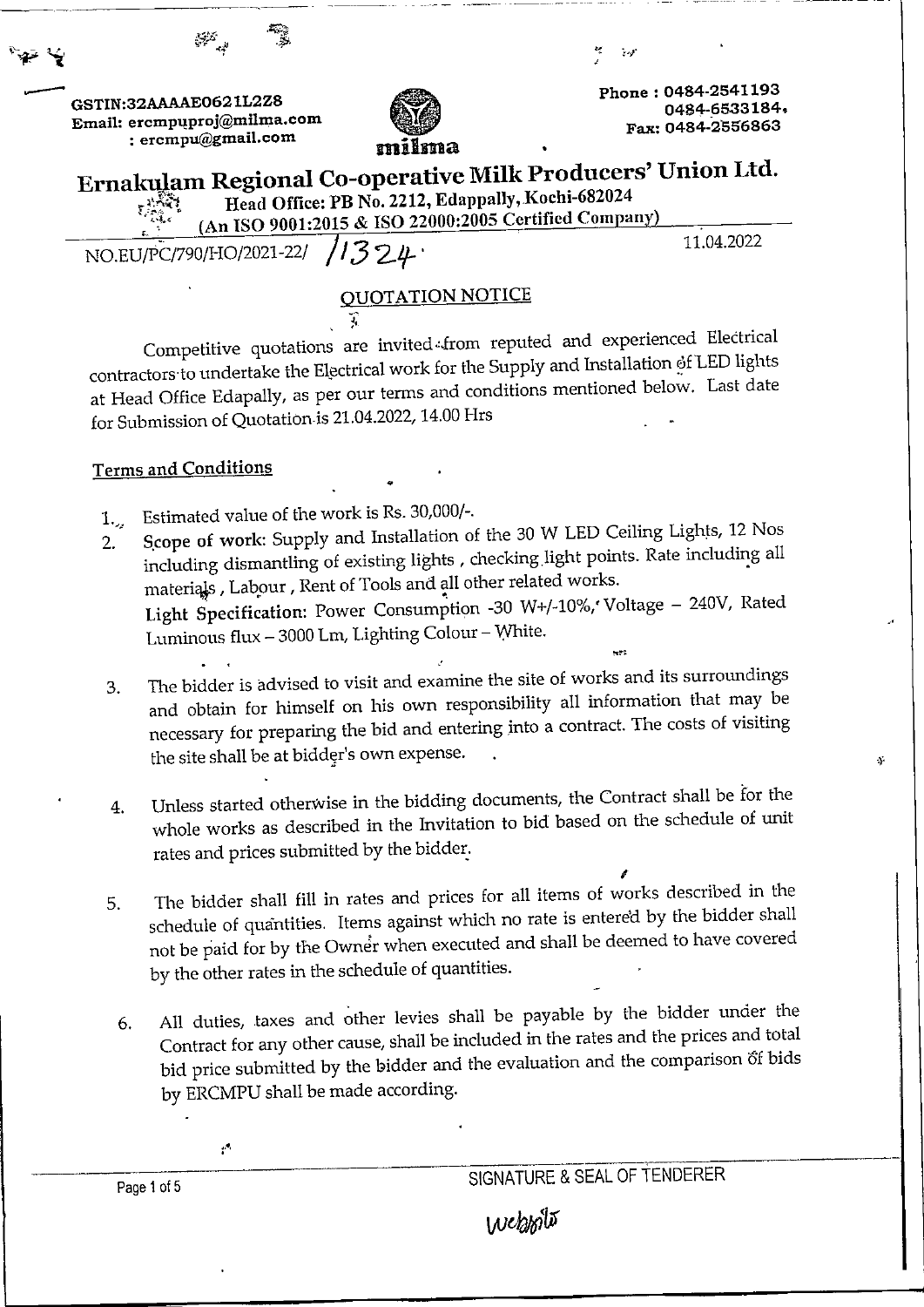purpose of the Contract and on the services performed under the Contract. Nothing in the Contract shall relieve the Contractor from his responsibility to pay. any tax that may be levied on profits made by him in respect of the Contract.

14. The water & power consumed by the Contractor for the works will be supplied on free of cost.

膂

- 'S`.- 15. As the works has to be done in a working office/ chilling plant, the work is to be carried out without disturbing the routine operations of the Office/ chilling plant functions. If required necessary protective sheet should be provided as directed by the Engineer.
- 16. Any Additional Material/Items, which is not included in the Tender, will be under our Scope.
- 17. Contractor will carry out all additional works that are to be carried out inevitably in connection with this work as per the item rate in the work order.
- 18. Labour charges shall be quoted for each items listed above is inclusive Labour, transportation, lead, loading & unloading and other related expenses if any etc. complete.  $\begin{array}{ccc}\n\text{SOLUTION,} \\
\text{lete.} \\
\cdot & \bullet & \cdot\n\end{array}$
- 19. Necessary tools and tackles, ladders, scrapers, hand tools, pressure pumps etc., are to be brought by the contractor at their cost and risk. No extra payment will be given for this.
- 20. Payment terms:

.<br>مبرج<del>ا</del> ع

- 100% payment will be made on submission of bill certified by the Engineerin-Charge.
- Balance 10% will be made after the guarantee period of six months.
- 21. The above rate shall be valid for a period of 3 months from the submission of the offers.  $\blacksquare$
- 22. The Statutory deductions such as Contract tax, Income tax, ESI and other statutory deductions applicable etc. will be recovered from the quoted rates.
- 23. Work order will be placed partly or fully for items required according to our demand. The works shall be carried out with out affecting the normal working of the Office or Dairy.
- 24. The quantity mentioned in this quotation is tentative and contractor shall visit the site before quoting the rates. Tender will be issued at free of cost. The rates shall be quoted in the form issued from this office.

Ņ